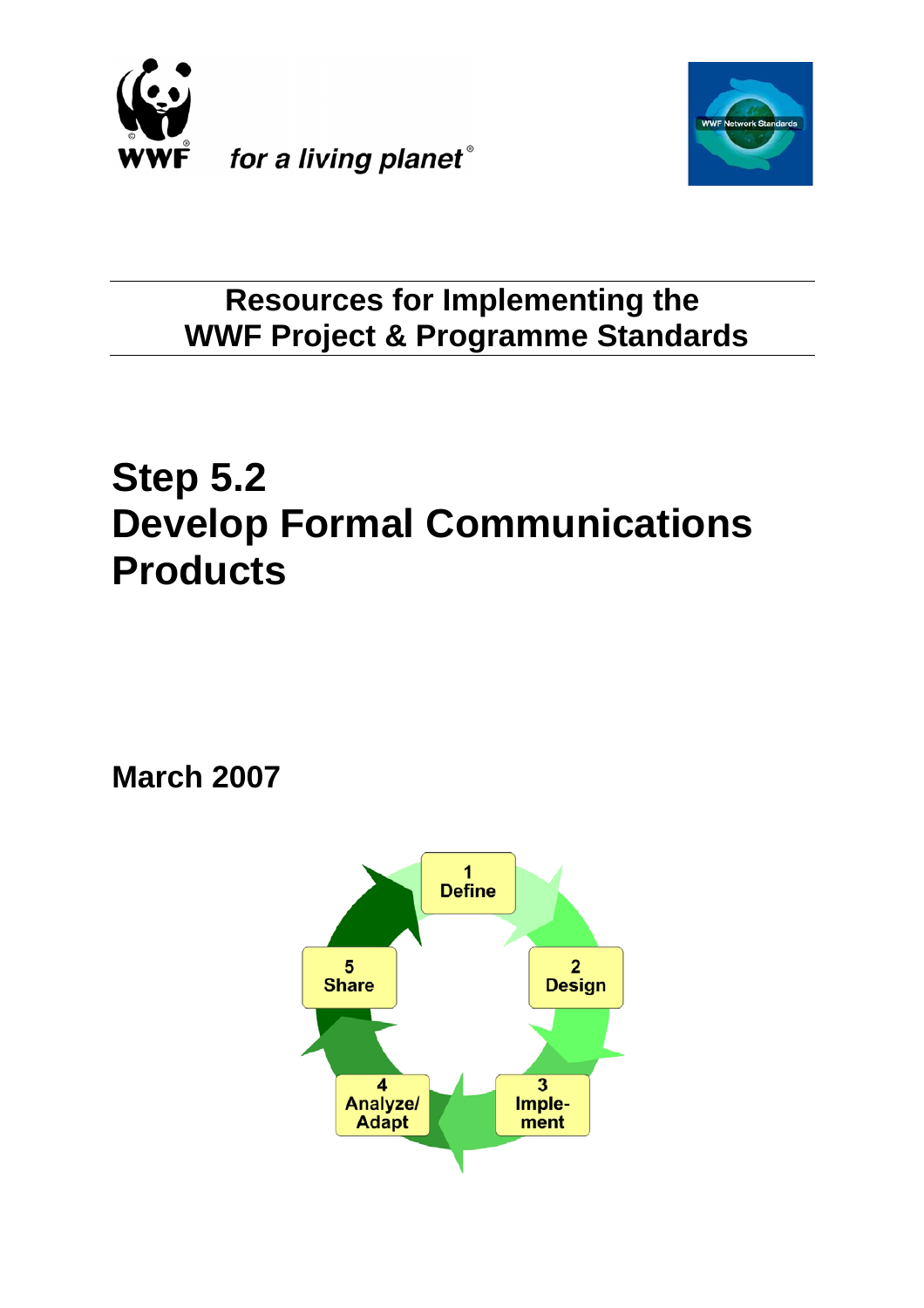



## **Step 5.2 Develop Formal Communications Products**

## **Contents**

This document is intended as a guidance resource to support the implementation of the *WWF Standards of Conservation Project and Programme Management.* Although each step in these *Standards* must be completed, the level of detail depends on the circumstances of individual projects and programmes. Accordingly, each team will have to decide whether and to what level of detail they want to apply the guidance in this document.

This document may change over time; the most recent version can be accessed at: <https://intranet.panda.org/documents/folder.cfm?uFolderID=60990>

**Written by:** Anne-Marie Kloet, WWF NL and Alexis Morgan, WWF-Canada **Edited by:** Will Beale, WWF-UK and Foundations of Success

Please address any comments to Sheila O'Connor [\(soconnor@wwfint.org](mailto:soconnor@wwfint.org)).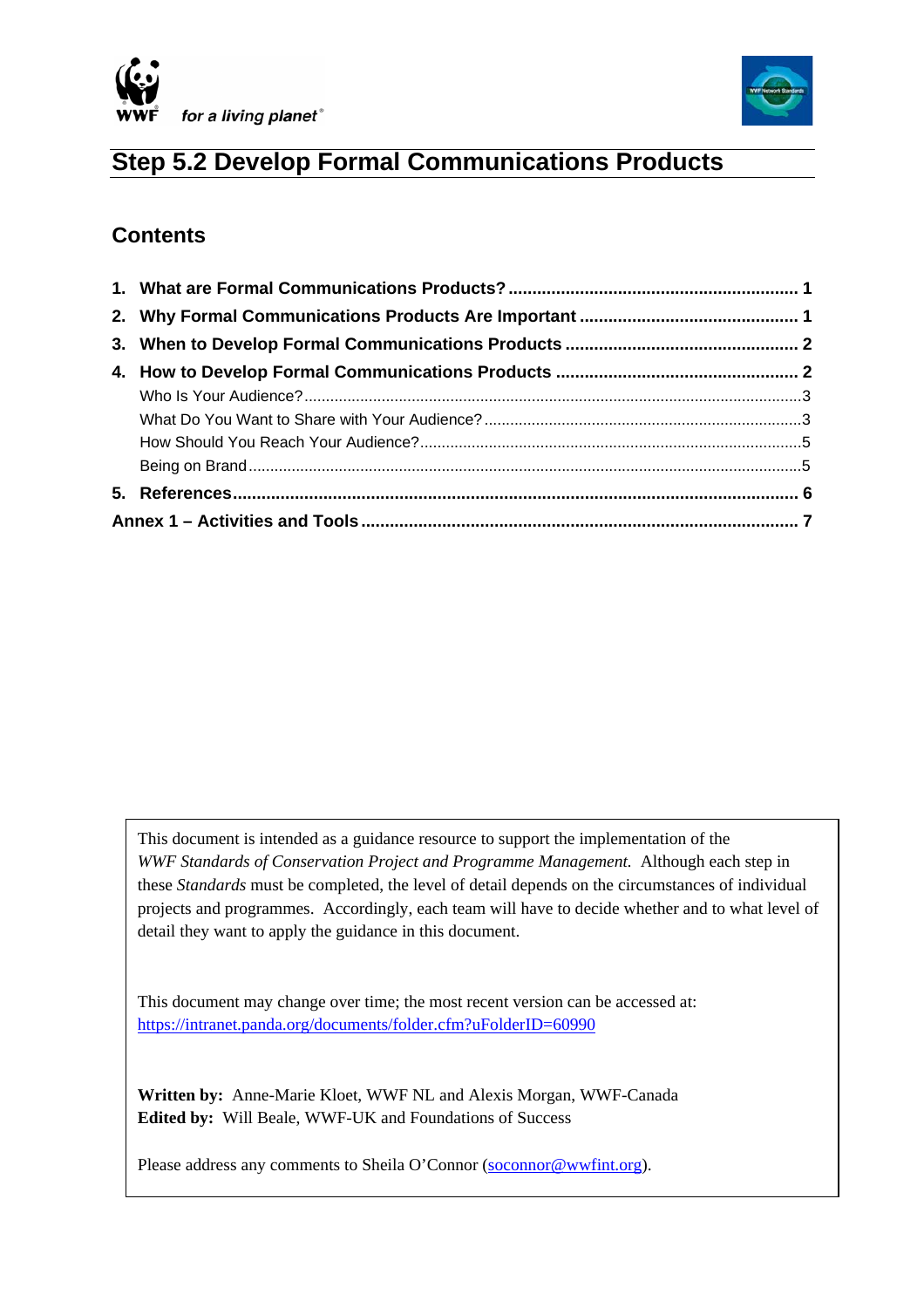## <span id="page-2-0"></span>**Develop Formal Communications Products**

## **1. What are Formal Communications Products?**

When we think about conservation communication, we can imagine at least a few different dimensions:

- Communication about project performance and achievements versus communications as a conservation strategy (e.g., an environmental awareness raising campaign);
- Informal communication (e.g., face-to-face conversations, e-mails, and internal documents) versus formal communication (e.g., professionally-produced brochures, videos, and websites)
- Internal communication (primarily communication among project team members and partners, between programmes and within the WWF Network) versus external communication (primarily people outside the project team and partners – e.g., other conservation organizations, government, donors, the general public)
- A collaborative, two-way process versus informing others

Step 5 (Share) of the Standards is about sharing lessons and good practices in order to adapt and improve conservation projects and programmes. It is not about communications as a conservation strategy (see the first dimension above and [Box 1\)](#page-3-1). Here, we discuss Step 5.2, which focuses on the *formal* and *external* sharing of lessons and good practices related to project achievements and challenges. Step 5.1, in contrast, focuses primarily on the *informal* and *internal* sharing of lessons and good practices related to project achievements and challenges. Often, however, the line between these two types of communications can be somewhat blurry. We suggest you do not worry too much about this blurry line and instead focus on sharing and communicating lessons in the way that makes the most sense for your audience and your circumstances. See [Guidelines on Step 5.1](https://intranet.panda.org/documents/folder.cfm?uFolderID=60989) for more details on informal and internal sharing of lessons and good practices.

### **2. Why Formal Communications Products Are Important**

In conservation projects, communications can be used to:

- Secure funding and internal project support;
- Influence stakeholders and so enable a project goal to be achieved; and
- Magnify the impact of your project (for example, sharing results or good practices with other project teams, or linking policy and practice – see Box 1 in [Step 2.1 Action Plan](https://intranet.panda.org/documents/folder.cfm?uFolderID=60978)).

Complex environments, such as those in which WWF operates, require carefully considered communications. Strategically considering how you will communicate your project results to external audiences helps to ensure that the type of communication selected is appropriate. The more complex the environment is, the more important it is to strategically determine how you will formally communicate your project results. This will help the team set priorities and stay focused on its main communications messages. It can also help programmes and communications staff to work together effectively.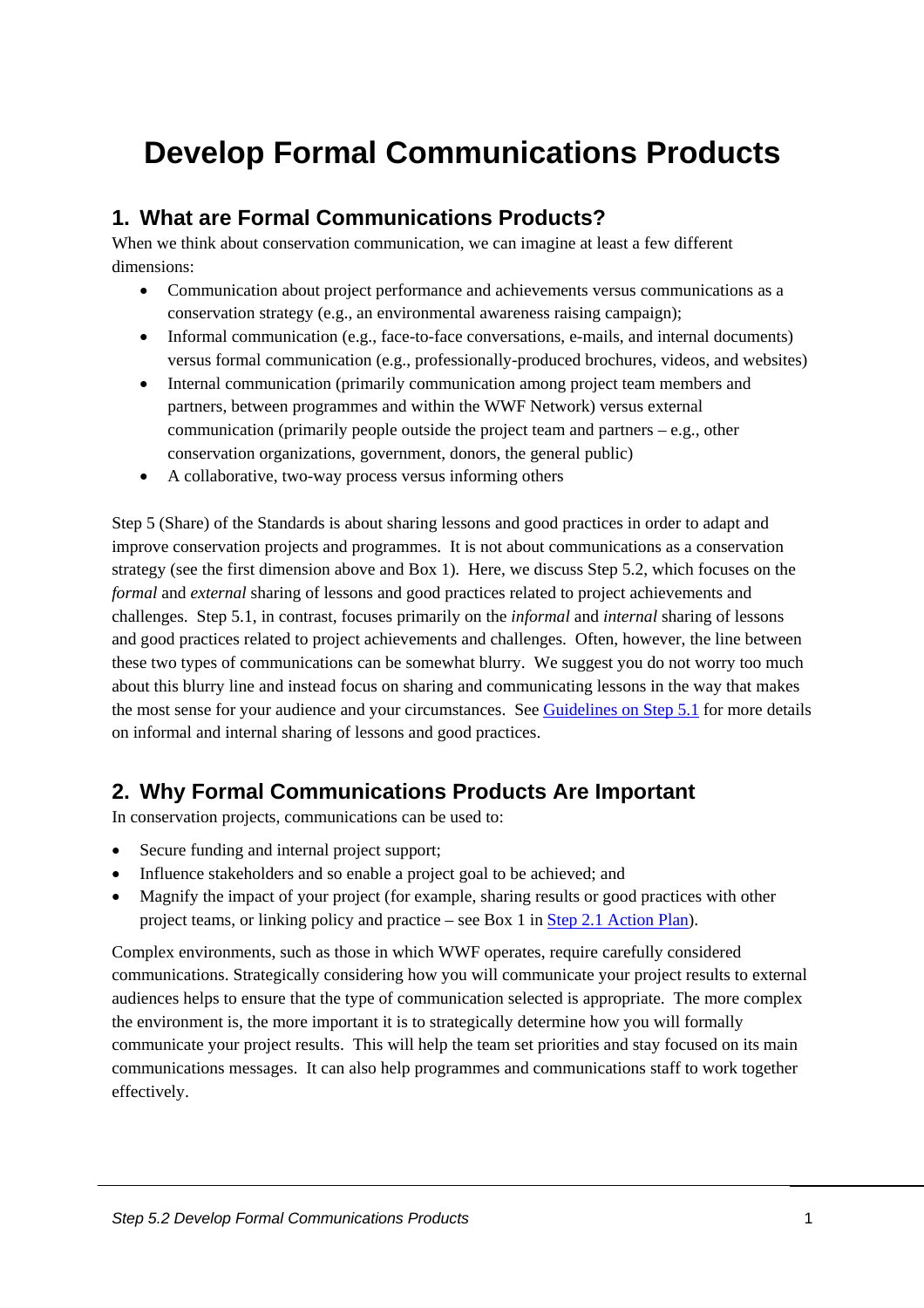## <span id="page-3-0"></span>**3. When to Develop Formal Communications Products**

Communications should happen throughout the project lifecycle. Your team may find it necessary to develop formal communications products about your project in Step 2 (Design) and Step 3 (Implement) to let others know about your project and what you intend to do. Sharing lessons, however, generally happens later in the project cycle after you have collected and analyzed data (Step 4) and have a sense of key lessons. In Step 5 (Share), you will actually communicate those lessons and project findings with the hope of improving your own project as well as similar efforts around the globe (i.e. magnification of results).

#### **Box 1. Communications as a Conservation Strategy**

Step 5 of the WWF Standards is about formally and informally communicating conservation results and achievements to both internal and external audiences. In this respect, it is about sharing with others what has worked, what has not worked, and why.

Communications, however, is often a conservation strategy in and of itself. For example, a project might use an awareness raising campaign to discourage the killing, harvesting, or trafficking of threatened and endangered wildlife species. In this case, the team is not sharing its project results but rather using communications media – e.g., TV and radio ads, brochures, and town meetings – to help them achieve their biodiversity targets. For example, Figure 1 shows how a fictitious project used communications as a conservation strategy to influence kn[owledge,](#page-3-1) attitudes, and practices related to the killing of Tibetan antelope for shahtoosh shawls.

#### <span id="page-3-1"></span>**Figure 1. Example Results Chain for an Awareness Raising Campaign**



When a project team uses a communications strategy to help it achieve its project goals and objectives, it should apply the Standards as it would to other strategies, such as law enforcement, alternative income generation, sustainable agriculture, and protected area management. This means developing goals for its biodiversity target (Tibetan antelope), objectives for key factors it is trying to influence, indicators for those goals and objectives, and a work plan for how the team will implement the awareness raising campaign. It also means the team should analyze the extent to which it has been successful in its strategy and then share what it has learned internally and informally [\(Step 5.1](https://intranet.panda.org/documents/folder.cfm?uFolderID=60989)) and externally and formally [\(Step 5.2](https://intranet.panda.org/documents/folder.cfm?uFolderID=60990)).

See [Conservation Strategies: Awareness and Communications](https://intranet.panda.org/documents/folder.cfm?uFolderID=77127) for some ideas and guidance about using communications as a conservation strategy.

## **4. How to Develop Formal Communications Products**

To develop effective communications products, it is important to have a communications specialist (or someone with relevant communications experience) as a member of the project team or assigned to support the team. Where this is not possible, it may be necessary to seek external support. The development of communications products may be seen as a "mini project" in itself, and arguably you could use the same basic adaptive management process you would use for implementing any project. For most projects, however, it is not necessary to go to this effort. Nevertheless, your team should be thinking strategically about: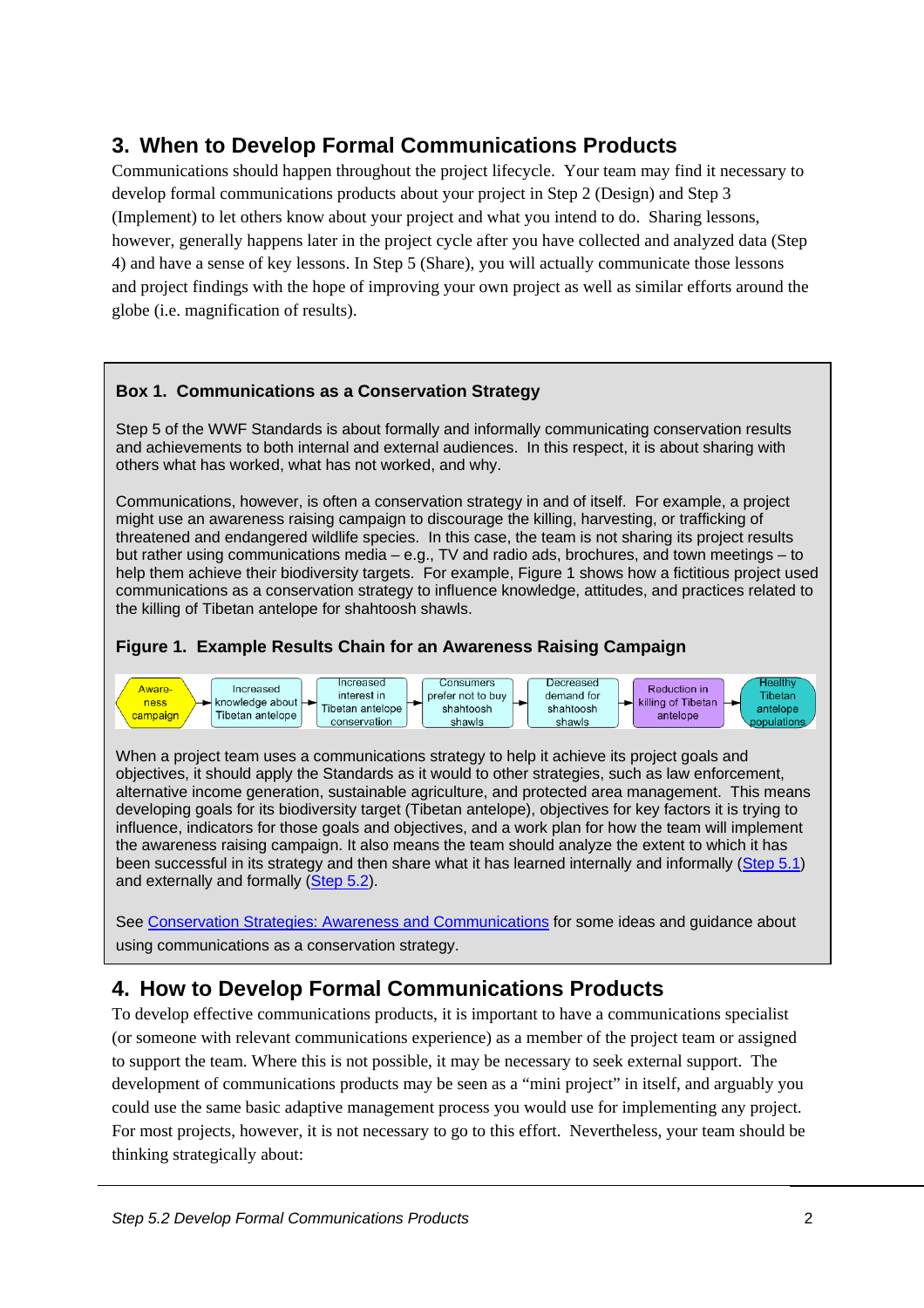- <span id="page-4-0"></span>1) Who is your audience?
- 2) What do you want to share with your audience?; and
- 3) How should you reach your audience?

#### *Who Is Your Audience?*

As a first step, you need to determine who your target audience is for your formal communications products. You should already have carried out a [stakeholder analysis](https://intranet.panda.org/documents/folder.cfm?uFolderID=60977) in Step 1.4 and you can build on this to identify your target audience. Because Step 5.2 focuses on developing formal communications products for external audiences, your target audience will typically involve those groups external to the project but potentially interested in project results. This could include, for example, donors, the conservation community, policymakers, and local communities.

You might also want to think more broadly about other actors – those persons, groups or organisations that can (directly or indirectly) influence the achievement of conservation (or communications) goals and whose participation and support are crucial to its success. Some practitioners may consider actors to be synonymous with stakeholders; strictly speaking they may be different in that some actors (such as the media) may not have a vested interest in the achievement of the project goals, and some stakeholders may not be influential (i.e. weak stakeholders).

Sometimes actors are actively involved in the project; sometimes they are watching us passively or are not aware of the project at all. Actors in the first group often become target audiences in the communication plan. Those in second group are often forgotten, which may lead to missed opportunities (e.g. good intermediaries), or unpleasant surprises (e.g. unexpected enemies). The more you know about the actors, the better you can decide whether they will become a target audience.

When targeting an external audience, you should be as specific as possible and try to describe your target audience in terms of level of knowledge, potential interest in the project; preferred methods of receiving information; and motivations/barriers to accepting the information. The more refined the target audience description, the more precise and effective your communications will be. Broad descriptions like the 'general public' are less likely to lead to effective communications products than a tightly defined target audience.

#### *What Do You Want to Share with Your Audience?*

After you have selected your target audiences, it is important to decide what you are going to tell them about your project. Each audience will have a different interest in your project. Thus, it is important to tailor your message to that interest. For example, a donor funding your project will want to know what impact you have had and whether their investment in your project was a good one.

Conservation practitioners operating in similar contexts will want to know what key lessons you have learned, what worked, what did not work, and why. A member from a neighboring community might want to know whether your project is likely to have an impact in their community. If you have done good monitoring and analysis throughout your project, you should have the necessary information to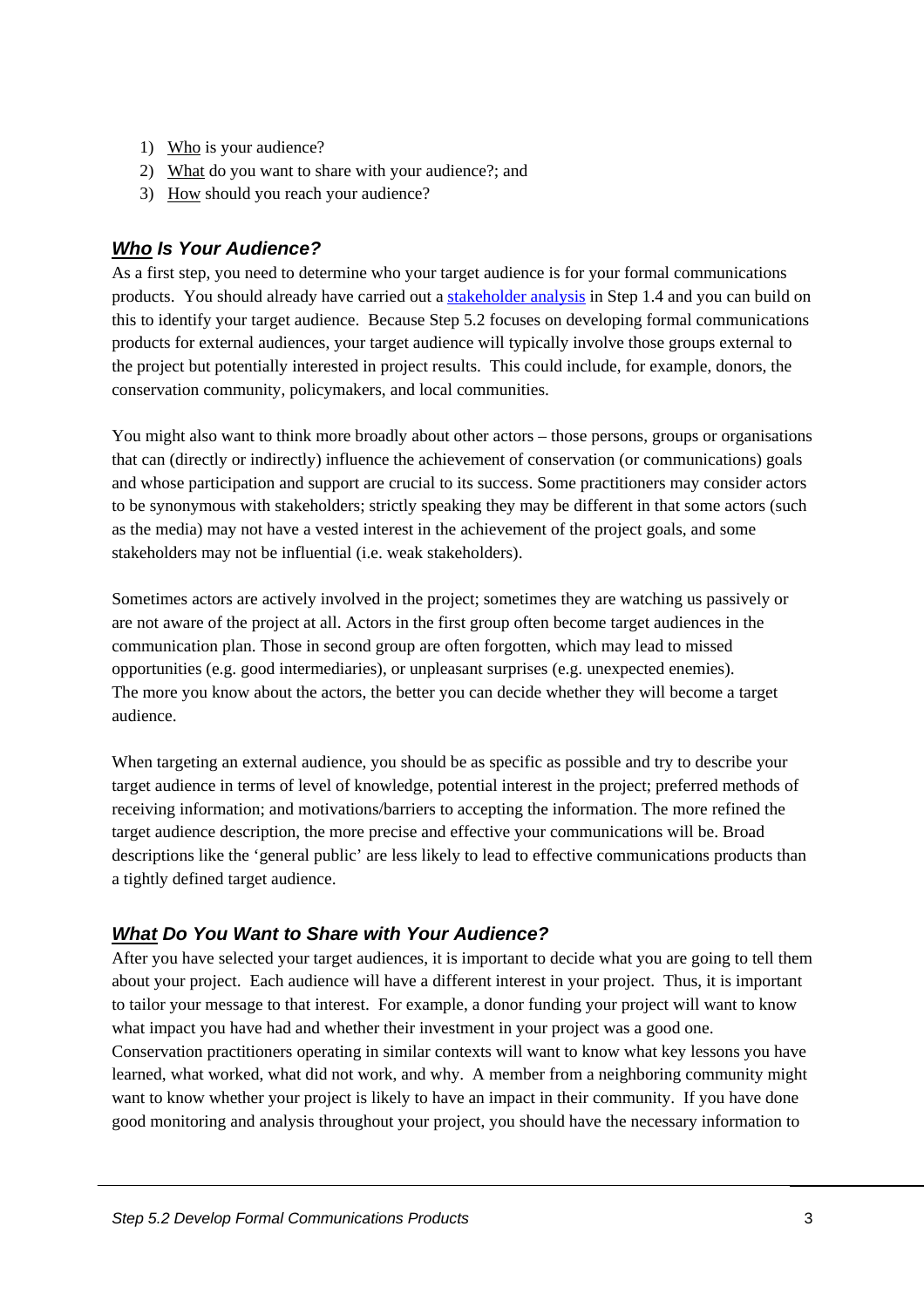develop relevant messages for each of these audiences. It is just a matter of sifting through what you have and determining what is relevant for each audience.

In communicating your project results to your external audiences, you will want to develop a "key message" that sums up your message in a short memorable statement. A key message should include a benefit for your target audience or, at a minimum, information that is relevant for their interests. In addition to being relevant, your message should be compact and clear. In some cases, you may be communicating your project results to inspire external audiences to take some action (e.g. government to enact policy, donors to support certain conservation strategies, practitioners to adopt lessons). In this case, you will need to provide a key message with a benefit that will motivate your audience to act.

#### *Examples of why your target audience might be willing to act*

*Governments could be willing to change policy or regulations based on your project results because:* 

- It will save resources for the future
- It can help the economic situation
- It makes them look good on international level
- It gives them credit with local communities

#### *Donors might support conservation strategies your project has found useful because:*

- They hold potential for other areas
- The results gained are high, relative to the investment needed
- There is a need to test them in other settings

#### *Conservation practitioners might adopt your project lessons because:*

- They are operating under similar circumstances and using a similar strategy
- Your lessons can help them be more effective
- Your lessons can help them save resources, including time and money

When sharing your project results externally, you should think about what your key message is and whether you want to send a "call to action" to your audience. A call to action describes in a few words what you want your audience to do. As with the internal and informal sharing of lessons and good practices [\(Step 5.1\)](https://intranet.panda.org/documents/folder.cfm?uFolderID=60989), it is important that your formal communications products include messages that are:

- *Specific* clear, crisp and precise, not woolly or vague
- *Actionable* something that can be done not a vague principle; and
- *Instructive* provide recommendations for use in the future by individuals or teams

For example, an effective message or "call to action" for conservation practitioners might be "If you want to decrease deforestation by promoting sustainable agriculture techniques like those used in our project, it is essential that land tenure be clear and open access to land be restricted."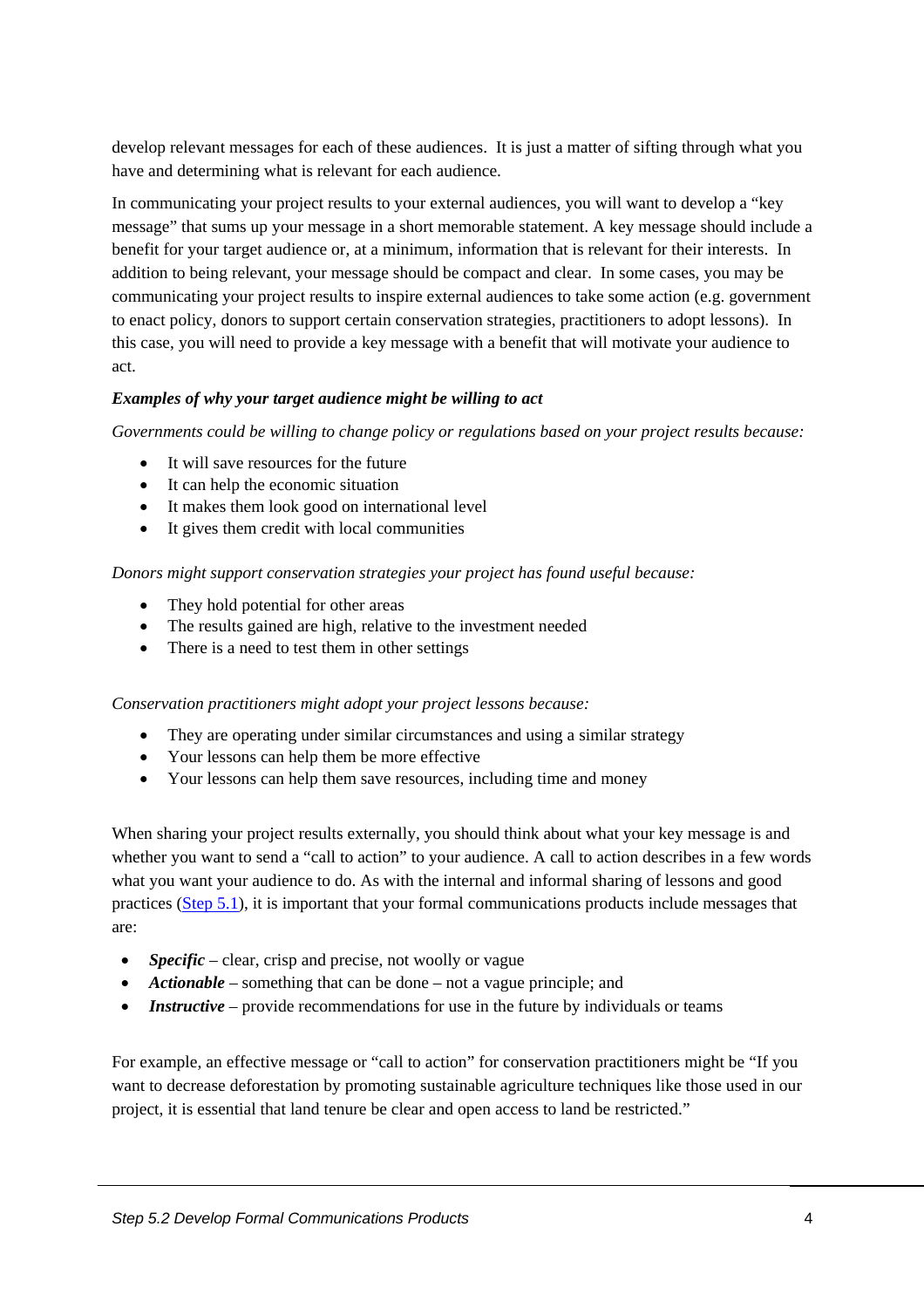#### <span id="page-6-0"></span>*How Should You Reach Your Audience?*

Now that you have identified your target audience and thought about what you are going to tell them, the next step is to decide how you are going to reach them – specifically what communications methods and tools will most effectively convey your message? Your choice will depend on what you want to achieve, the level and type of the message you want to communicate, and the profile of your target audience.

**Communications methods** are how you use communications channels to pass your message to the outside world (for example: TV-campaign, Internet campaign, celebration event, press conference, workshops, and direct visits to target audience).

**Communications tools** are the communication materials you produce - often cost items such as leaflets, brochures, presentations, press releases, banners, testimonials and ads).

Every choice will have a different result. It is up to you to know and decide what result is most effective in communicating your project results. For more information on choosing the right channel and media, see the [publishing guidelines](https://intranet.panda.org/documents/document.cfm?uFolderID=4291&uDocID=59835).

Keep in mind that communication tools are effective for different purposes. Annex 1 provides a list of communications activities and tools and their common uses. This summary list can help your project team choose the appropriate activities and tools for your situation and target audience.

#### *Being on Brand*

In addition to thinking about the "who," "what," and "how" of developing formal communications products, you also need to make sure you are careful in how you present WWF. The WWF logo is one of the most recognized in the world. To make people really understand our core purpose – saving nature with people, people living in harmony with the natural world – it is important to properly position WWF every time you communicate to any audience. Just like a person, your tone of voice can be formal, casual, persuasive, or passionate, but your message should always sound like it is coming from the same organization. People who click on our websites, read our reports, and see our folders and advertisements should have no doubt that everything comes from one global organization. Therefore presenting our brand correctly is crucial. This means being consistent with our logo, slogan (For a living planet), typefaces, colors, and "on-brand" with our key messages and the way we use words and images on all applications. All this will combine to communicate the sort of organization we are – active, passionate, and solutions-oriented.

When implementing communications activities and tools, follow this simple checklist and ask yourself:

- Is my message **passionate**? Does it really show my enthusiasm?
- Is it **optimistic**? Is it positive and forward looking?
- Is it **inspirational**? Will it move someone to take action?
- Does it **challenge**? Does it confront the issues?
- Is it **credible**? Will people believe me?
- Is it **accountable**? Does it demonstrate our honesty and trustworthiness?
- Is it **persevering**? Does it prove our commitment?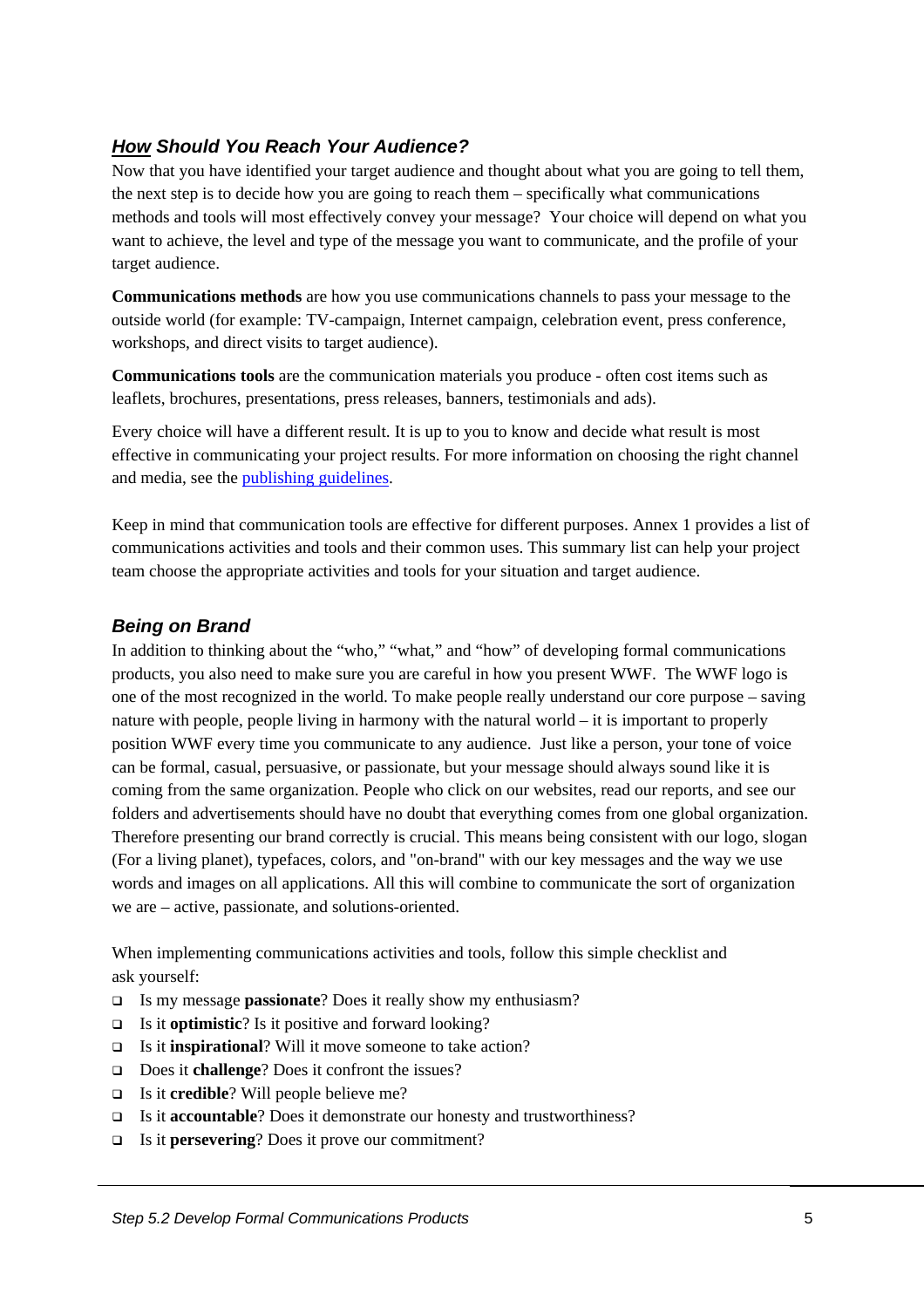#### <span id="page-7-0"></span>Is it **delivering results**? Does it show what we have achieved?

When producing tools, also look at the **Brand Guidelines** on Connect for the use of logo, slogan, typefaces, visuals, and colours.

### **5. References**

**[Methodological guide for Designing and Implementing a Multimedia Communication Strategy](http://www.fao.org/docrep/005/Y4334E/y4334e00.HTM)** FAO (Food and Agriculture Organization of the United Nations) guiding document focused on communications for sustainable development in developing countries.

#### **[Media Relations 101](http://www.arts.state.tx.us/news/media101/home.asp)**

Clear website with all aspects one should take into account while developing press or media relations. Examples are Texas-focused.

#### **[WWF College](http://www.wwfcollege.org/)**

Via WWF College you can follow on line learning modules on Communications, Campaigning and Advocacy and Lobbying. For more information contact WWF College (college@wwf.nl) or look at **Connect** 

#### **WWF Connect**

- Tips and Guidelines on [Press Relations](https://intranet.panda.org/documents/folder.cfm?uFolderID=13) (e.g. writing press releases, organizing press conferences, press trips)
- Tips and Guidelines on Developing [Websites](http://intranet.panda.org/documents/folder.cfm?uFolderID=1290) and Internet Campaigns <http://intranet.panda.org/documents/folder.cfm?uFolderID=1290> <http://intranet.panda.org/documents/folder.cfm?uFolderID=1830>
- Step-by-Step Guide to [Publishing In Print or Online](http://intranet.panda.org/documents/document.cfm?uFolderID=4291&uDocID=59835)
- [WWF-Brand Guidelines](http://intranet.panda.org/documents/folder.cfm?uFolderID=10763)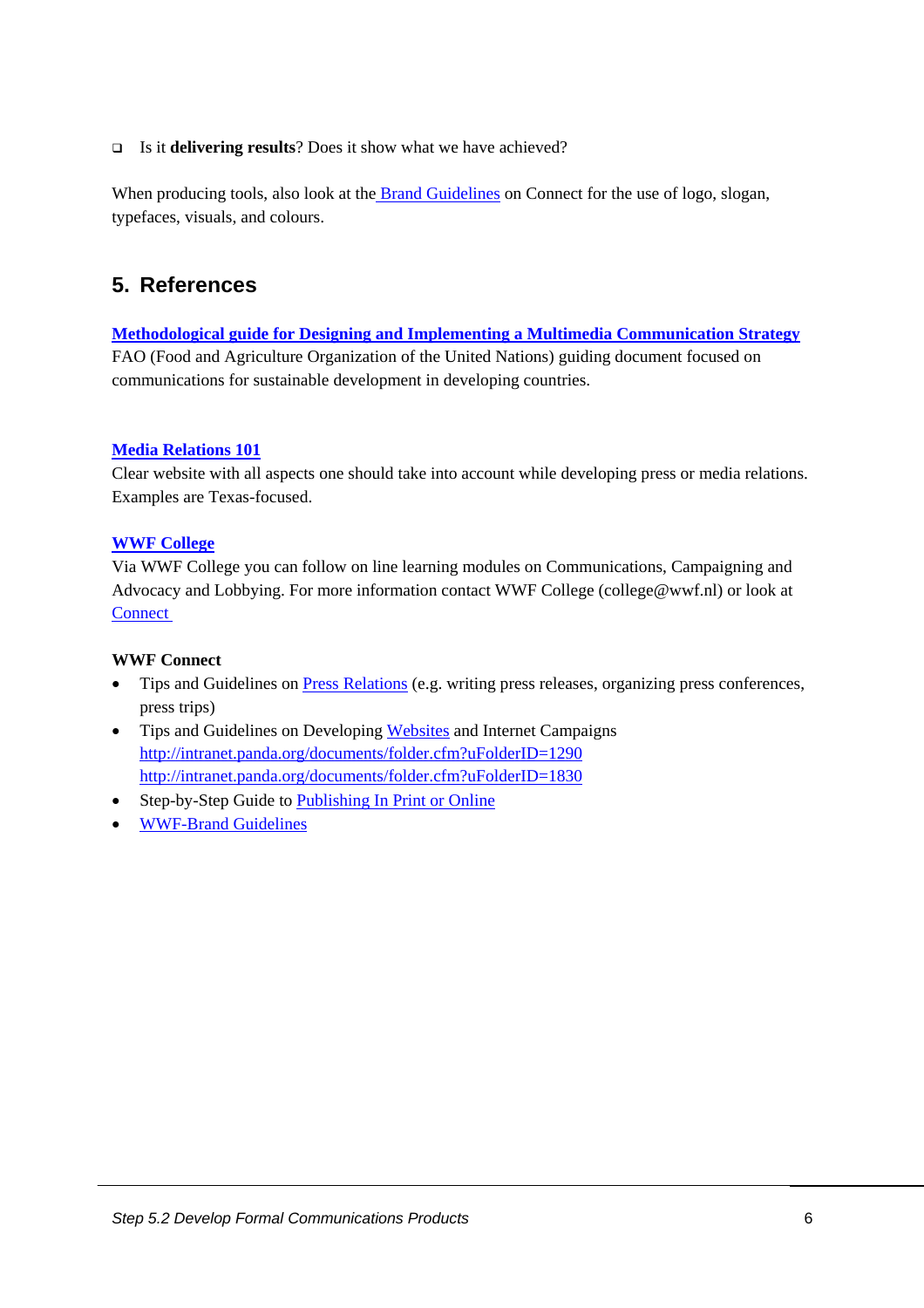## **Annex 1 – Activities and Tools**

Below are a number of activities and tools that can be used to pass your message to your audience.

<span id="page-8-0"></span>

|           | <b>Activities &amp;</b><br><b>Tools</b> | <b>Notes</b>                                                                                                                                                                                                                                                                                                                                                                                                                             | <b>Benefits</b>                                                                                                              | <b>Challenges and Suggestions</b><br>for Addressing Challenges                                                                                                             |
|-----------|-----------------------------------------|------------------------------------------------------------------------------------------------------------------------------------------------------------------------------------------------------------------------------------------------------------------------------------------------------------------------------------------------------------------------------------------------------------------------------------------|------------------------------------------------------------------------------------------------------------------------------|----------------------------------------------------------------------------------------------------------------------------------------------------------------------------|
| Campaigns | Advertising                             | An advertising campaign in media is generally used to build awareness, establish<br>brand image, affirm the value of services, and create a backdrop for promotions and<br>direct marketing activities.<br>In general WWF does not pay for the placement of advertising in media. We rely on<br>pro bono placements offered by international and national media so that our donors'<br>funds are reserved for our conservation projects. | $\bullet$ Great influence on<br>message because<br>production of ads is in<br>your hands.                                    | • Expensive<br>• Need to be creative and<br>notable in the middle of other<br>ads                                                                                          |
|           | PR /free<br>publicity                   | A PR campaign is a series of activities targeting press in order to expose your<br>message in the media. PR is generally used to inform, influence public opinion, offer<br>in-depth messages, reinforce the credibility of the message and establish a leadership<br>role.                                                                                                                                                              | • Reinforcement of the<br>credibility of the<br>message in the media<br>because it is not a paid<br>(commercial)<br>message. | • Good relationships with<br>press needed<br>• Message has to be relevant<br>for journalists<br>• Not sure the message will be<br>exposed in the media the way<br>vou want |
|           | Lobby<br>campaign                       | A lobby or advocacy campaign is a series of personal communications whereby<br>individuals or a group of people try to persuade others (often politicians) to take a<br>particular stance on a given issue, often in order to change a piece of legislation.                                                                                                                                                                             | • Highly interactive<br>• Demonstrates a wide<br>range of support for<br>your issue                                          | • Attractive advocates needed<br>who are verbally able to<br>explain the message<br>precisely                                                                              |
|           | Direct<br>Marketing                     | Direct marketing is any interactive system of marketing which uses (e-) mailings,<br>telephone, and response coupons in media to realize a measurable response by your<br>target audience. DM is often used to motivate corporate targets to act or to support a<br>publicity campaign with more in-depth facts.                                                                                                                         | • Highly selective<br>• Measurable response<br>• Direct action needed                                                        | • To obtain the right personal<br>details of your target<br>audience in your database is<br>difficult                                                                      |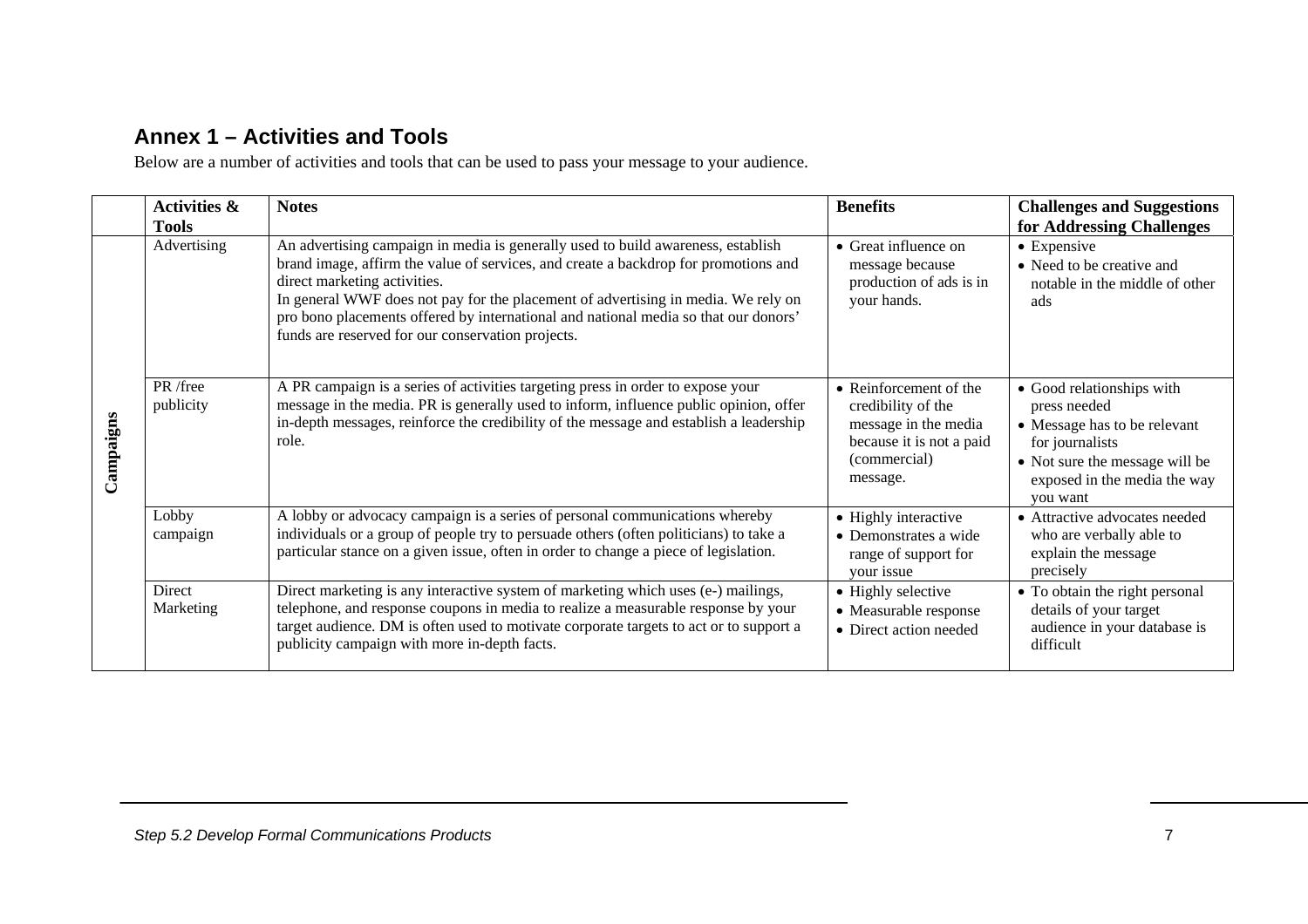|                        | <b>Activities &amp;</b><br><b>Tools</b> | <b>Notes</b>                                                                                                                                                                                                                                                                                                                                                                                                                                                                                                                                                                                                                                                                                                                                                                                                                                             | <b>Benefits</b>                                                                                                                                                                                                       | <b>Challenges and Suggestions</b><br>for Addressing Challenges                                                                                                                                                                            |
|------------------------|-----------------------------------------|----------------------------------------------------------------------------------------------------------------------------------------------------------------------------------------------------------------------------------------------------------------------------------------------------------------------------------------------------------------------------------------------------------------------------------------------------------------------------------------------------------------------------------------------------------------------------------------------------------------------------------------------------------------------------------------------------------------------------------------------------------------------------------------------------------------------------------------------------------|-----------------------------------------------------------------------------------------------------------------------------------------------------------------------------------------------------------------------|-------------------------------------------------------------------------------------------------------------------------------------------------------------------------------------------------------------------------------------------|
|                        | Press release                           | A news release, press release or press statement is a written communication directed at<br>members of the media for the purpose of announcing something claimed as having<br>news value. Typically, it is mailed, faxed, or e-mailed to assignment editors at<br>newspapers, magazines, freelancers, Internet media, radio stations, television stations,<br>and/or television networks. The text of a release is usually written in the style of a<br>news story, with an eye-catching headline and text written in standard journalistic<br>style. This style of news writing makes it easier for reporters to quickly grasp the<br>message. Journalists are free to use the information verbatim, or alter it as they see fit.<br>Look at WWF International's guidelines for press releases.                                                          | • Low cost                                                                                                                                                                                                            | • Need to find a strong news<br>angle with relevance for<br>journalists. If no strong news<br>angle, controversy or<br>originality is important.                                                                                          |
| <b>Press Relations</b> | Press<br>conference                     | A news conference or press conference is a media event for which an organisation<br>invites multiple journalists to hear them speak and, most often, ask questions. There<br>are two major reasons for holding a news conference. One is so that a newsmaker who<br>gets many questions from reporters can answer them all at once rather than answering<br>dozens of phone calls. Another is so someone can try to attract news coverage for<br>something that was not of interest to journalists before by offering added value to<br>journalists (e.g. a celebrity, an expert, a photo opportunity)<br>A press release is usually distributed to attending press in a press-kit (which can also<br>include a brochure, more background info etc.) and to all journalists that did not attend<br>by email of fax immediately after a press conference. | Possibility to explain<br>complex issue and<br>provide far more<br>(background)info<br>than possible in a<br>press release<br>Possibility to<br>promote/ present<br>your experts in<br>person<br>Interaction possible | • You have to say something<br>relevant and add value to a<br>press release<br>• Be prepared to answer<br>difficult questions<br>• Do not send out press release<br>before press conference                                               |
|                        | Press invitation                        | Inviting press to a press conference or media event is usually done with a written<br>invitation which contains a brief summary of where and when the press conference or<br>media event will take place, what will be presented and what the added value is<br>(mention if experts are present, photo opportunity etc.)                                                                                                                                                                                                                                                                                                                                                                                                                                                                                                                                 |                                                                                                                                                                                                                       | • If you give too much<br>information, journalists will<br>not come – need to provide a<br>tempting "tease"<br>• Invitation alone is often not<br>enough to assure presence of<br>media: call all media that you<br>really want to attend |
|                        | Press advisory                          | A press advisory is a written document usually distributed before the start of a major<br>conference such as CITES, IWC, G8 and the many other conferences that take place<br>worldwide on various topics. The purpose is to provide media with all kinds of<br>practical info about WWF's involvement with a conference. Information presented                                                                                                                                                                                                                                                                                                                                                                                                                                                                                                          | Highly appreciated<br>by media.<br>Possibility to<br>underline WWF's                                                                                                                                                  | • When providing press with<br>individual contact details of<br>WWF staff make sure all<br>involved are well prepared                                                                                                                     |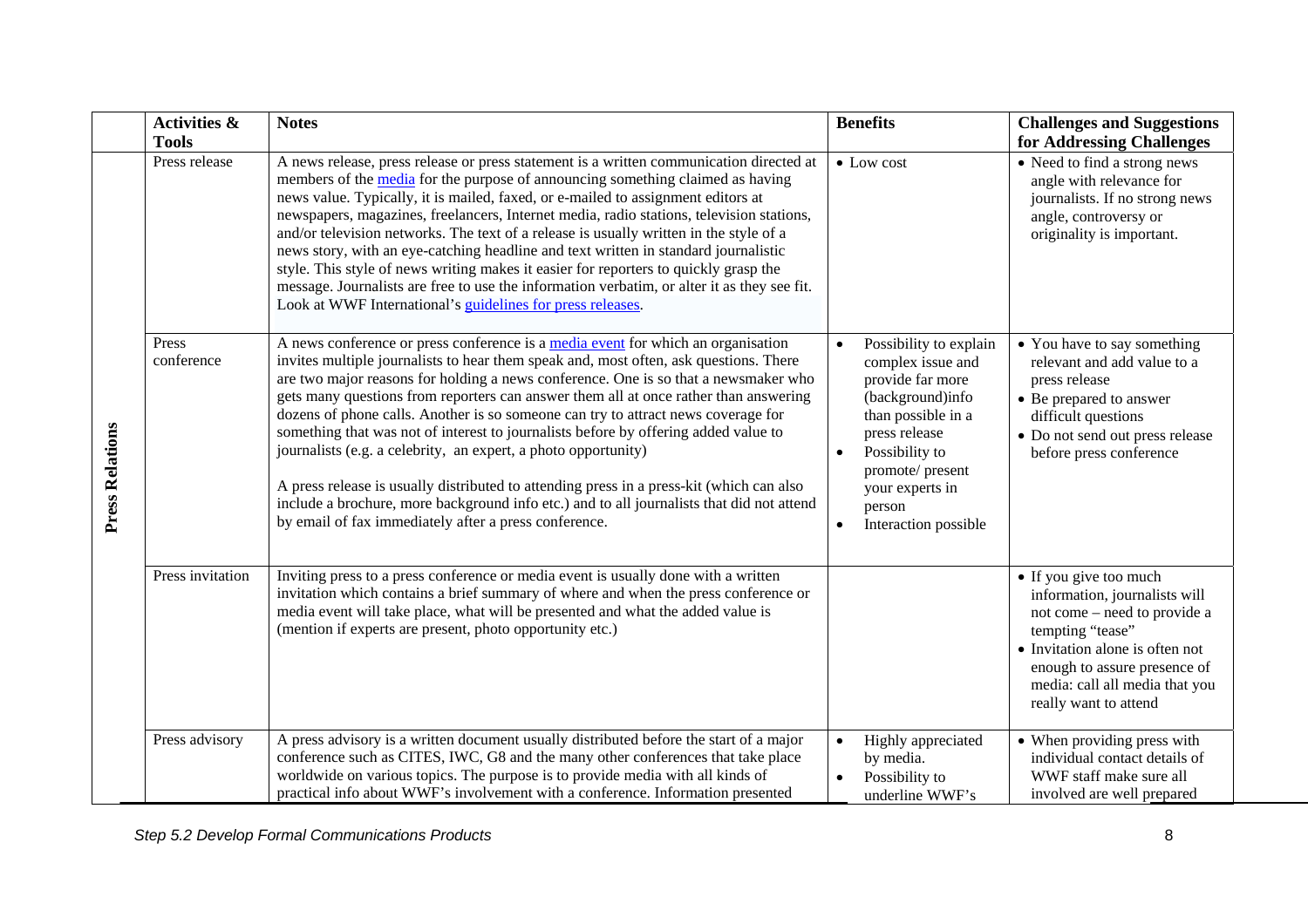| <b>Activities &amp;</b><br><b>Tools</b> | <b>Notes</b>                                                                                                                                                                                                                                                                                                                                                                                                                                                                                                                                                                                                                                                   | <b>Benefits</b>                                                                                                                                                                                                        | <b>Challenges and Suggestions</b><br>for Addressing Challenges                                                                                                                                              |
|-----------------------------------------|----------------------------------------------------------------------------------------------------------------------------------------------------------------------------------------------------------------------------------------------------------------------------------------------------------------------------------------------------------------------------------------------------------------------------------------------------------------------------------------------------------------------------------------------------------------------------------------------------------------------------------------------------------------|------------------------------------------------------------------------------------------------------------------------------------------------------------------------------------------------------------------------|-------------------------------------------------------------------------------------------------------------------------------------------------------------------------------------------------------------|
|                                         | includes: WWF staff attending, their contact details during the conference, what<br>WWF's key message and/or goals are during a conference, and which media-<br>events/press conferences/photo-opportunities are planned to take place when and<br>where.                                                                                                                                                                                                                                                                                                                                                                                                      | expertise and<br>involvement with a<br>topic.<br>Possibility to actively<br>promote (WWF)<br>spokespeople                                                                                                              | and know which key-<br>messages WWF wants to<br>draw attention to.                                                                                                                                          |
| Q&A                                     | A Q&A is usually a document for internal use only, to help inform WWF staff which<br>answers should be given to certain questions. This is a tool mainly used when<br>preparing complex, possibly threatening issues - in situations when it is extra<br>important that WWF staff worldwide is aware of and can explain what the WWF<br>position on a topic is.<br>Sometimes a Q&A is a tool used for external use, for example in a press-kit handed<br>out during a press conference. This type of Q&A is a summary of 'Frequently Asked<br>Questions' and can provide the press with all kinds of details and facts & figures in<br>an easy-to-read manner. | • Possibility to make sure<br>WWF staff is aware of<br>and can all<br>communicate the same<br>messages.                                                                                                                | • Time consuming to produce                                                                                                                                                                                 |
| Position paper                          | A position paper is a key output of an advocacy strategy and reflects WWF's or other<br>groups' position on a specific issue (e.g. trophy hunting).<br>A position paper is usually prepared for external use and is meant to provide media<br>with all relevant arguments and facts that have resulted in WWF taking a certain<br>position on an issue.<br>For example, during a CITES conference, the species TDP prepares and distributes<br>position papers on all proposals to which WWF wishes to draw attention and on<br>which WWF has an opinion.                                                                                                      | • Make sure everyone<br>has the same position<br>and presents same<br>message to the press<br>• Possibility to provide<br>press with detailed<br>information and<br>enhance their<br>understanding of your<br>position | • Finding a balance between<br>providing a lot of<br>background information and<br>at the same time keeping the<br>document 'readable' and<br>understandable for people<br>with no knowledge on a<br>topic. |
| Interviews                              | An interview is a tool with which WWF can present our expertise on various<br>topics. Interviews usually take place on request of media – for example after<br>sending out a press release - but can also be actively offered to media in many<br>situations. For example, when one knows of a certain journalist's interest in a topic<br>or area, it can be highly appreciated if an interview with an expert on this topic or<br>region is offered to this journalist pro-actively.                                                                                                                                                                         | • Possibility to explain<br>complex issues<br>• Possibility to underline<br>WWF's expertise on<br>various topics                                                                                                       | • Spokespeople must be well<br>prepared. If a journalist is not<br>happy with an interview for<br>whatever reason this can<br>harm WWF's image.                                                             |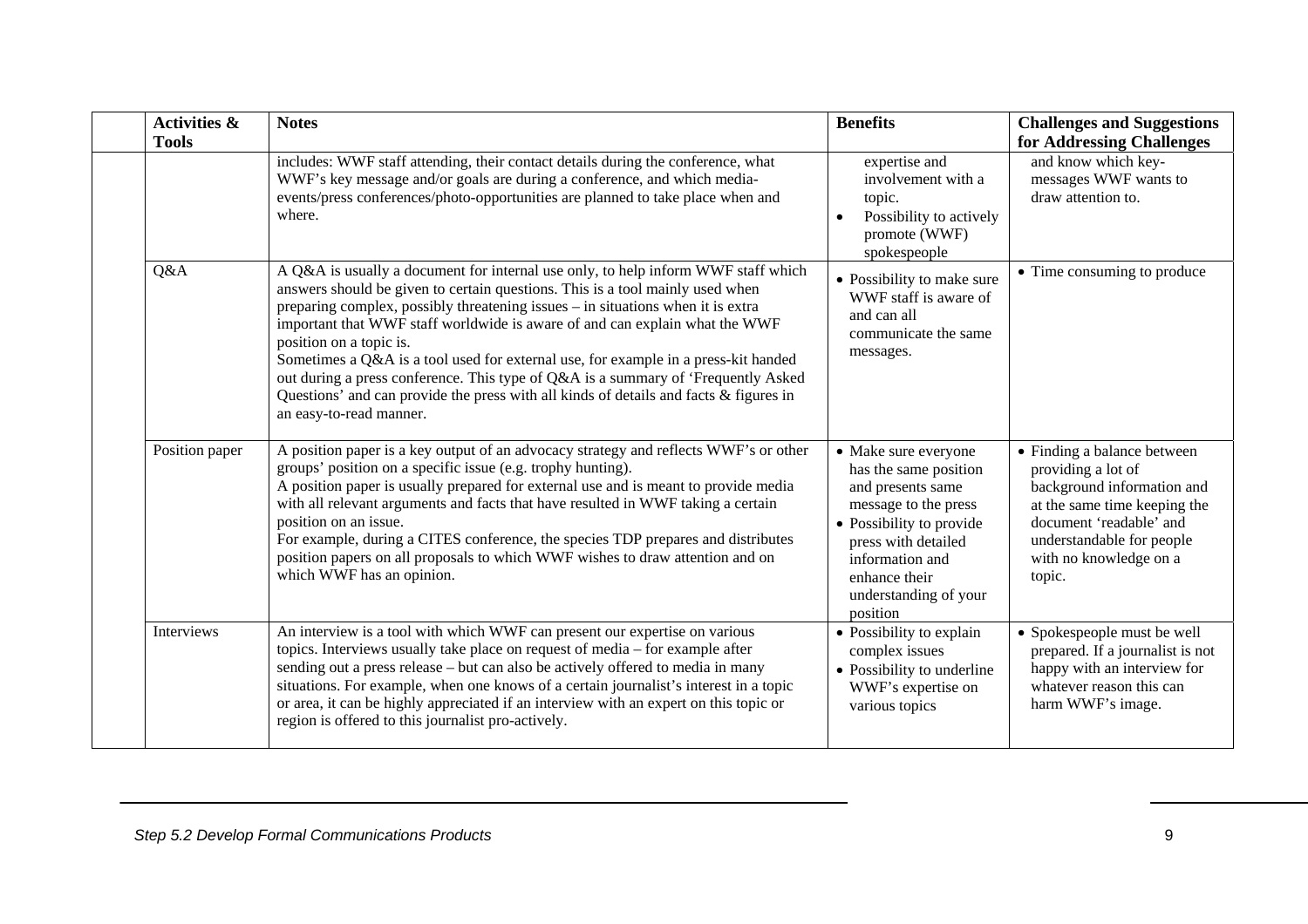| <b>Activities &amp;</b><br><b>Tools</b> | <b>Notes</b>                                                                                                                                                                                                                                                                                                                                                                                                                                                                                                                                                                                                                                                                                                                                                                                                                                   | <b>Benefits</b>                                                                                                                                                                                                                      | <b>Challenges and Suggestions</b><br>for Addressing Challenges                                                                                                                                                                      |
|-----------------------------------------|------------------------------------------------------------------------------------------------------------------------------------------------------------------------------------------------------------------------------------------------------------------------------------------------------------------------------------------------------------------------------------------------------------------------------------------------------------------------------------------------------------------------------------------------------------------------------------------------------------------------------------------------------------------------------------------------------------------------------------------------------------------------------------------------------------------------------------------------|--------------------------------------------------------------------------------------------------------------------------------------------------------------------------------------------------------------------------------------|-------------------------------------------------------------------------------------------------------------------------------------------------------------------------------------------------------------------------------------|
| Media briefing                          | Invitation for media to attend a briefing to explain a complicated issue or report (e.g.<br>elephant culls, invasive species). Also often used to brief media on an upcoming<br>conference which will deal with many and/or complex issues (e.g. CITES, climate<br>conferences). In this case usually a media-advisory is also prepared and can be<br>handed out during the briefing.                                                                                                                                                                                                                                                                                                                                                                                                                                                          | • Opportunity to explain<br>complicated issue<br>• Trust building<br>• Interactive                                                                                                                                                   | • Be prepared for difficult<br>questions                                                                                                                                                                                            |
| (In)direct<br>article creation          | Written article or content provision for media to create an article. This can be one off<br>or regular (weekly/monthly) and can take multiple forms of media including magazine<br>or newspaper articles, columns, and opinion articles.<br>The interest of media for this kind of input can vary strongly.<br>Some media will always want to write articles themselves to maintain their<br>independence; other media (generally the more local/regional media with fewer editors<br>than national media) will find this kind of input very welcome and gladly use it.<br>Media will not easily give a guarantee up-front that they will use your input, but it is<br>possible to ask first whether what you are planning to write is at all welcome, if they<br>might have already been offered similar input from another organisation etc. | • More influence on<br>how articles turn out<br>• Possibility to make sure<br>the WWF messaging<br>comes across                                                                                                                      | • Make sure you know whether<br>the input you wish to provide<br>is welcome, in order to<br>prevent your writing being a<br>waist of time                                                                                           |
| Press trips                             | A press trip (visit to the field with a group of journalists) can be a very effective way<br>of generating qualitative coverage across all media. If managed successfully a press<br>trip can generate extensive, well-researched coverage, which can substantially<br>increase the profile of priority issues and more importantly, explain often-complex<br>topics, which traditional sound bites cannot do. For more information, see guidelines<br>on how to run a press trip.                                                                                                                                                                                                                                                                                                                                                             | • Can generate<br>extensive, well-<br>researched coverage<br>by real access to the<br>issues at hand<br>• Can be used to<br>generate feature<br>coverage in non-news<br>driven sections<br>• Cements relationships<br>with key media | • Long preparations and<br>complex logistics<br>• Researching strong stories,<br>spokes persons and visuals<br>• Expensive especially if you<br>pay for costs of invited<br>journalists<br>• Flexibility of press trip<br>organizer |
| Media stunts                            | A media stunt is a sensational, eye-catching (often public) event, organized to attract<br>attention of press and influence people's opinion (e.g.melting hockey game at<br>COP/MOP).<br>Often a media stunt is organized to mark the start of a campaign.                                                                                                                                                                                                                                                                                                                                                                                                                                                                                                                                                                                     | • Reinforcing your<br>message by offering<br>an eye-catching event<br>• Media stunt on its own<br>can realize free<br>publicity (often used<br>when nothing new to<br>tell)                                                          | • Ensure a good photo<br>opportunity and WWF<br>branding                                                                                                                                                                            |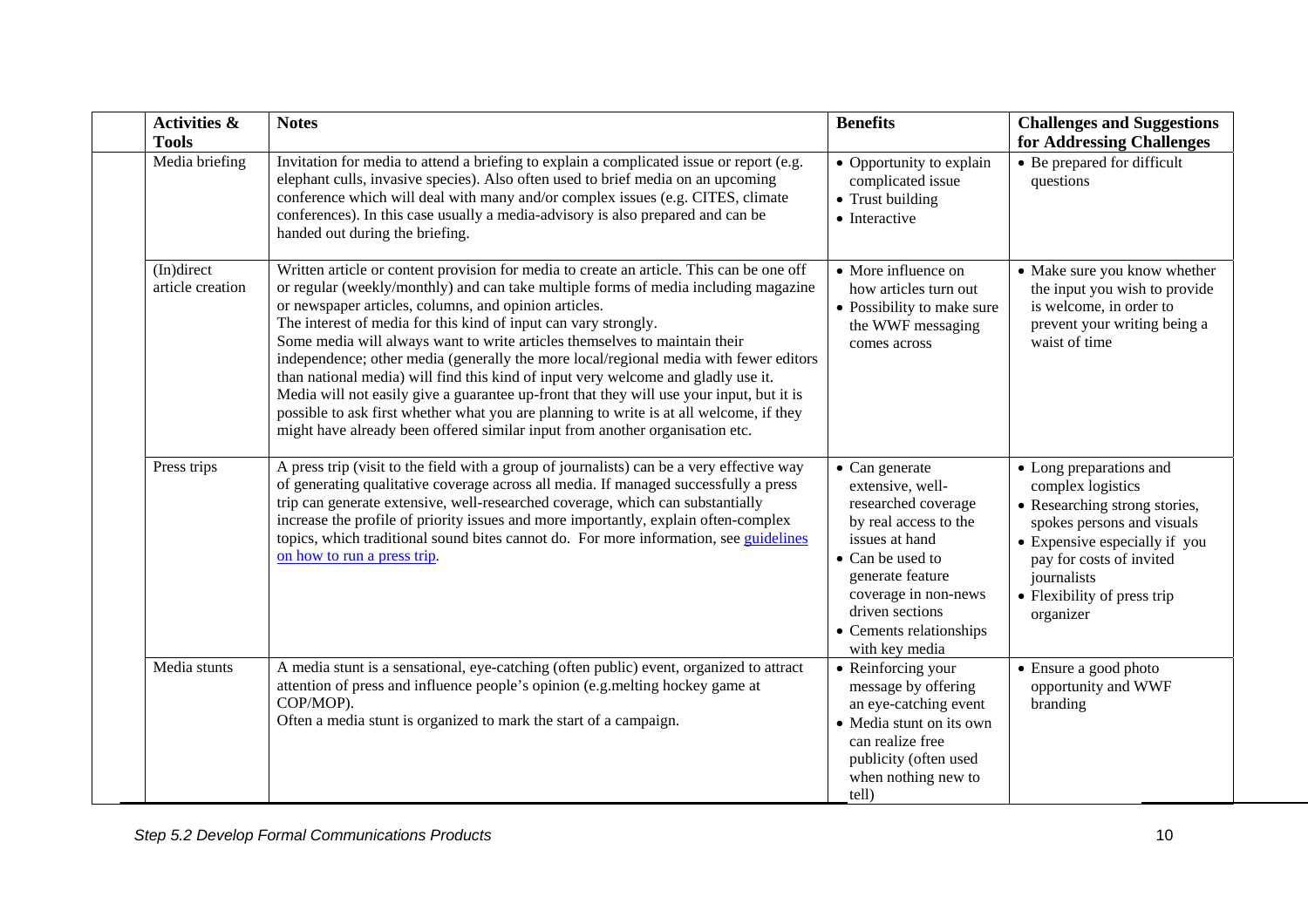| <b>Activities &amp;</b><br><b>Tools</b> | <b>Notes</b>                                                                                                                                                                                                                                                                                                                                                                                                                                                                                                                           | <b>Benefits</b>               | <b>Challenges and Suggestions</b><br>for Addressing Challenges |
|-----------------------------------------|----------------------------------------------------------------------------------------------------------------------------------------------------------------------------------------------------------------------------------------------------------------------------------------------------------------------------------------------------------------------------------------------------------------------------------------------------------------------------------------------------------------------------------------|-------------------------------|----------------------------------------------------------------|
| B-roll for<br>television                | A tape (usually in BETACAM format, but digital formats are also increasingly used)<br>with short fragments of video-material.<br>A B-roll does not include spokespeople or background comment, it only includes<br>relevant video-material which TV-media can freely use.<br>For example, a CITES B-roll will include images of all species WWF is focusing on<br>during a CITES conference. A FSC B-roll will include images of destructive logging,<br>logging according to FSC guidelines, animals living in tropical forests, etc. | • Highly appreciated by<br>TV | • Expensive to produce                                         |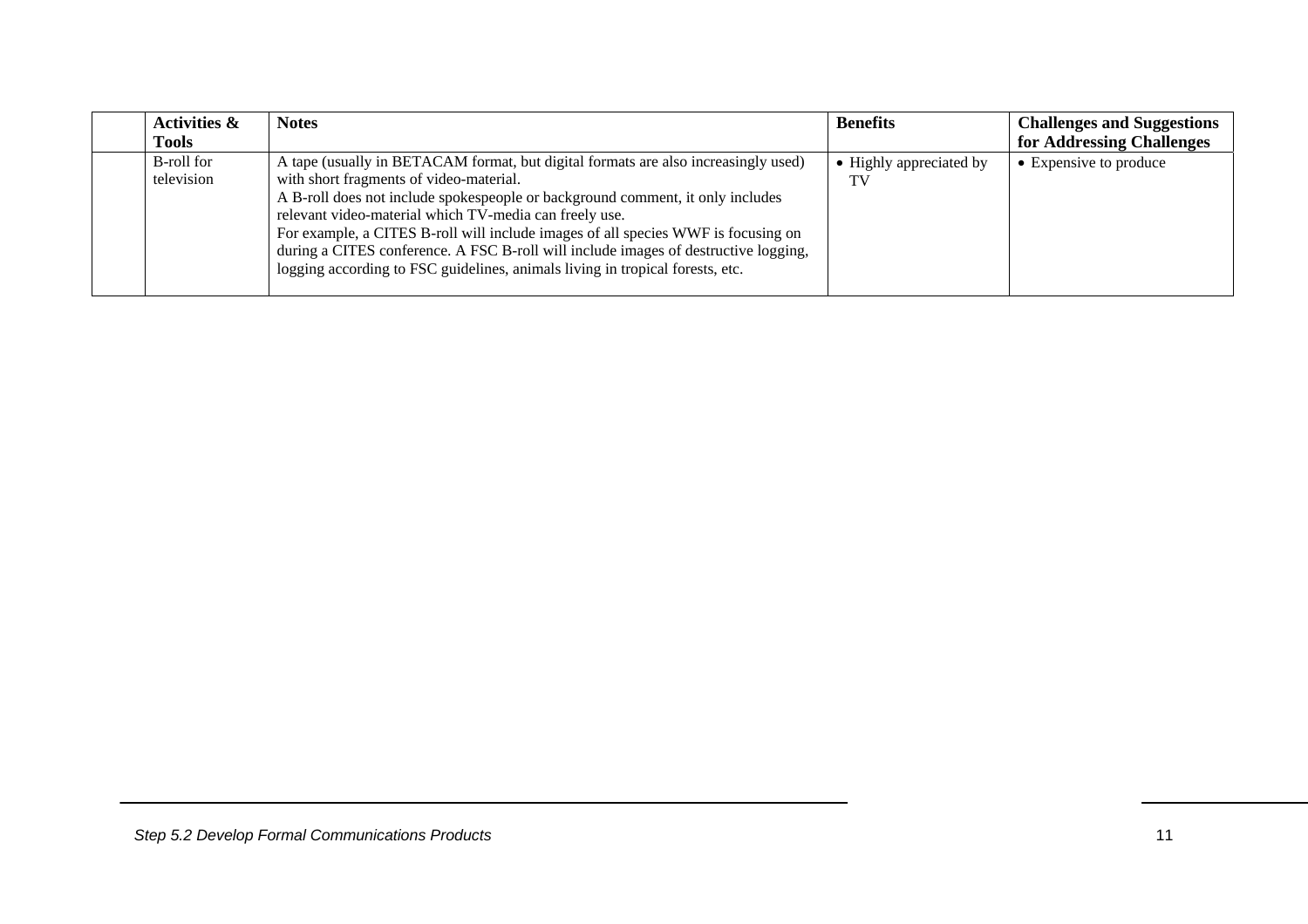|                     | <b>Activities &amp;</b>            | <b>Notes</b>                                                                                                                                                                                                                                                                                                                                                                                                                                                                                                                                                                                                                                                                                                                                                                                                                                                                  | <b>Benefits</b>                                                                                                                                                                                                                                                                                                                                                                                                                                                                                                                                                                                                                                                                      | <b>Challenges and Suggestions</b>                                                                                                                                                                  |
|---------------------|------------------------------------|-------------------------------------------------------------------------------------------------------------------------------------------------------------------------------------------------------------------------------------------------------------------------------------------------------------------------------------------------------------------------------------------------------------------------------------------------------------------------------------------------------------------------------------------------------------------------------------------------------------------------------------------------------------------------------------------------------------------------------------------------------------------------------------------------------------------------------------------------------------------------------|--------------------------------------------------------------------------------------------------------------------------------------------------------------------------------------------------------------------------------------------------------------------------------------------------------------------------------------------------------------------------------------------------------------------------------------------------------------------------------------------------------------------------------------------------------------------------------------------------------------------------------------------------------------------------------------|----------------------------------------------------------------------------------------------------------------------------------------------------------------------------------------------------|
| Mass Media Channels | <b>Tools</b><br><b>TV</b><br>Radio | TV is commonly used for both advertising and PR. It uses both audio and<br>visual stimuli and is by far the most powerful and complete medium.<br>The WWF International TV Centre serves as a resource for the WWF<br>Network. The TV Centre produces and distributes broadcast materials such<br>as VNR's, feature productions and B-rolls. VNR catalogue and guidelines<br>available on Connect.<br>Radio is a background medium that can be used for advertising as well as PR.<br>Radio-ads are often used to support a campaign in other media.<br>Radio editorials lend themselves well for in-depth coverage of issues. In some<br>remote regions, radio is the only medium that can reach communities. In<br>these circumstances, radio has been used to spread the message and influence<br>changes in behaviour by having a regular programme to reach communities. | • Good for emotional appeals<br>and demonstrating behaviours<br>• Appropriate for reaching a<br>massive target audience<br>(increasing due to heavy<br>competition among channels)<br>• Specific programming (or paid<br>ads) can reach intended<br>audience when most receptive<br>• Able to achieve rapid<br>awareness<br>• Useful with illiterate audiences<br>• Ad production costs low<br>relative to TV<br>• Ads ideal for limited offers &<br>short announcements (with<br>rapid appeal)<br>• Ads often used to support a<br>campaign in other media<br>• In-depth coverage of issues<br>• Strong credibility with national<br>news channels<br>• Useful with audiences where | for Addressing Challenges<br>• Expensive medium due to<br>high production costs<br>• Ad message may be obscured<br>by commercial clutter<br>• Message has to be appealing,<br>memorable and short. |
|                     | Print:<br>newspapers               | Newspapers are often used for PR, less for advertising.                                                                                                                                                                                                                                                                                                                                                                                                                                                                                                                                                                                                                                                                                                                                                                                                                       | literacy may be an issue<br>• Can reach broad intended<br>audiences rapidly<br>• Strong reader involvement $&$<br>trust<br>$\bullet$ PR: Appropriate for<br>informative, complex messages                                                                                                                                                                                                                                                                                                                                                                                                                                                                                            | • Coverage demands a<br>newsworthy item<br>• Exposure limited to one day<br>• Not the best way to reach<br>younger people<br>• Expensive to produce<br>qualitative newspaper ads                   |
|                     | Print:<br>magazines                | Magazines are used for both advertising and PR.                                                                                                                                                                                                                                                                                                                                                                                                                                                                                                                                                                                                                                                                                                                                                                                                                               | • Highly selective: reaches<br>specific target audiences,                                                                                                                                                                                                                                                                                                                                                                                                                                                                                                                                                                                                                            | $\bullet$                                                                                                                                                                                          |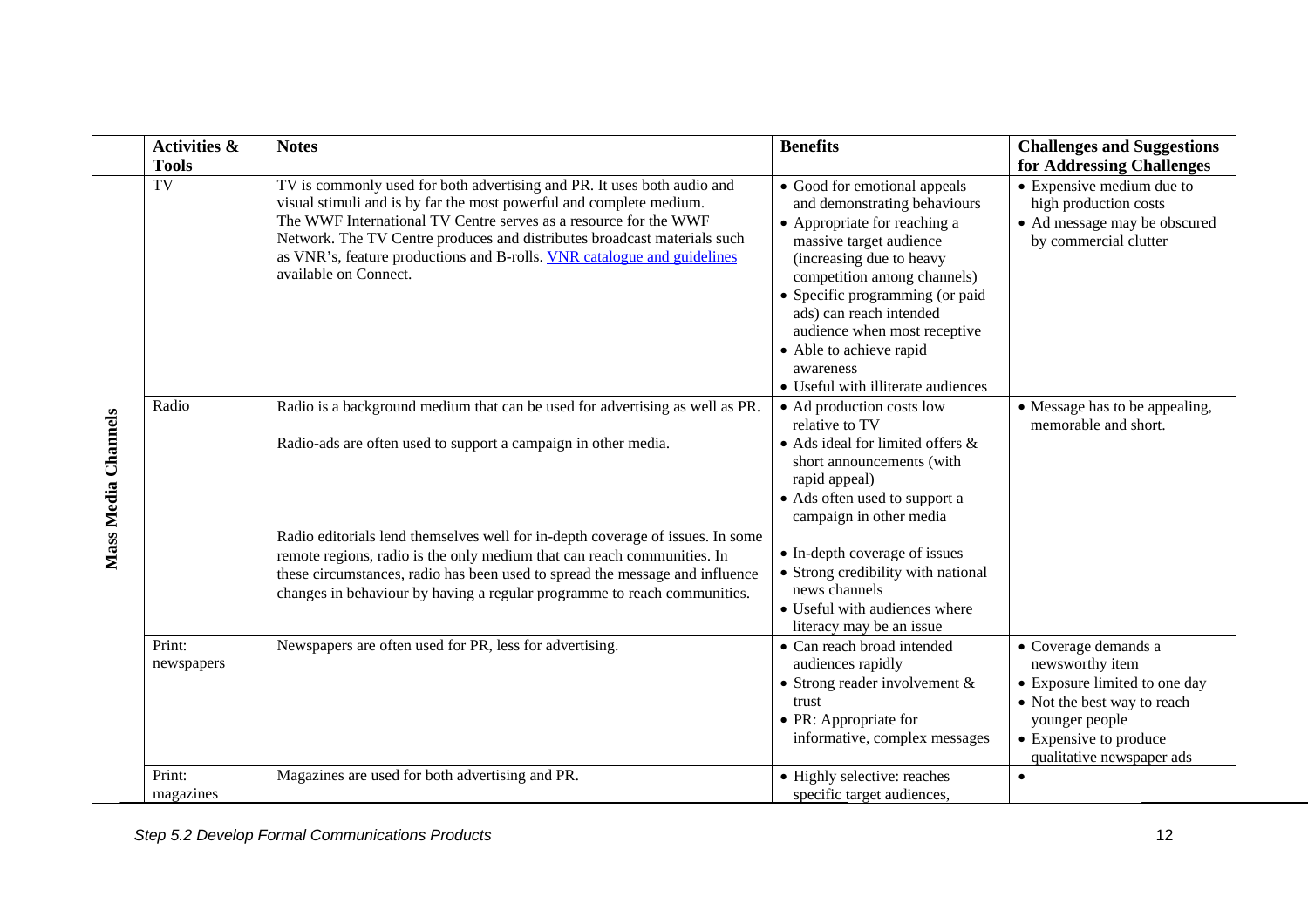|                           | <b>Activities &amp;</b><br><b>Tools</b>                              | <b>Notes</b>                                                                                                                                                                                                                                                                                                                                                                                        | <b>Benefits</b>                                                                                                                                                                                                                                | <b>Challenges and Suggestions</b><br>for Addressing Challenges                                                                                                                                                                                                                |
|---------------------------|----------------------------------------------------------------------|-----------------------------------------------------------------------------------------------------------------------------------------------------------------------------------------------------------------------------------------------------------------------------------------------------------------------------------------------------------------------------------------------------|------------------------------------------------------------------------------------------------------------------------------------------------------------------------------------------------------------------------------------------------|-------------------------------------------------------------------------------------------------------------------------------------------------------------------------------------------------------------------------------------------------------------------------------|
|                           |                                                                      |                                                                                                                                                                                                                                                                                                                                                                                                     | dependent on magazine content<br>• Is appropriate for informative,<br>complex and in-depth messages                                                                                                                                            |                                                                                                                                                                                                                                                                               |
|                           | Cinema                                                               | Due to the use of audio and visual stimuli, cinema is a very powerful and<br>complete medium for specific audiences in an isolated area.                                                                                                                                                                                                                                                            | • Suited for emotional and<br>demonstratable messages that<br>build up an image<br>• Highly selective (often young)<br>audiences<br>• Can serve as second-step<br>reminder, once awareness has<br>been established                             | • VERY expensive medium<br>due to high production and<br>placement costs                                                                                                                                                                                                      |
|                           | Internet                                                             | Internet (information/articles on websites, including microsites and e-<br>campaigns) is used for both image enhancement and for offering detailed<br>information on an organization, an issue or a particular product.<br>Also look at WWF International guidelines and suggestions regarding<br>websites and Internet campaigns:<br>https://intranet.panda.org/documents/folder.cfm?uFolderID=187 | • Means of two-way interaction<br>• Both image enhancement and<br>detailed information possible<br>$\bullet$ Low cost<br>• Can instantaneously update and<br>disseminate information<br>• Information can be tailored to<br>specific audiences | • Many intended audiences do<br>not have access to Internet<br>• Your message can get lost in<br>a morass of information<br>• Dependent on individuals<br>searching for your message<br>• Plan how to drive traffic to<br>your site<br>• Can require maintenance over<br>time |
| Interpersonal<br>channels | Counselling<br>activities<br>workshops,<br>trainings,<br>discussions | Counselling activities like workshops, trainings and discussions are often<br>used to realise involvement and education with specific small target groups                                                                                                                                                                                                                                           | $\bullet$ Can be credible<br>• Permit interaction<br>$\bullet$ Can be motivational<br>• Most effective for education,<br>teaching, helping/caring                                                                                              | • Can be time-consuming<br>• Limited intended audience<br>reach<br>• Sources need to be<br>convincing                                                                                                                                                                         |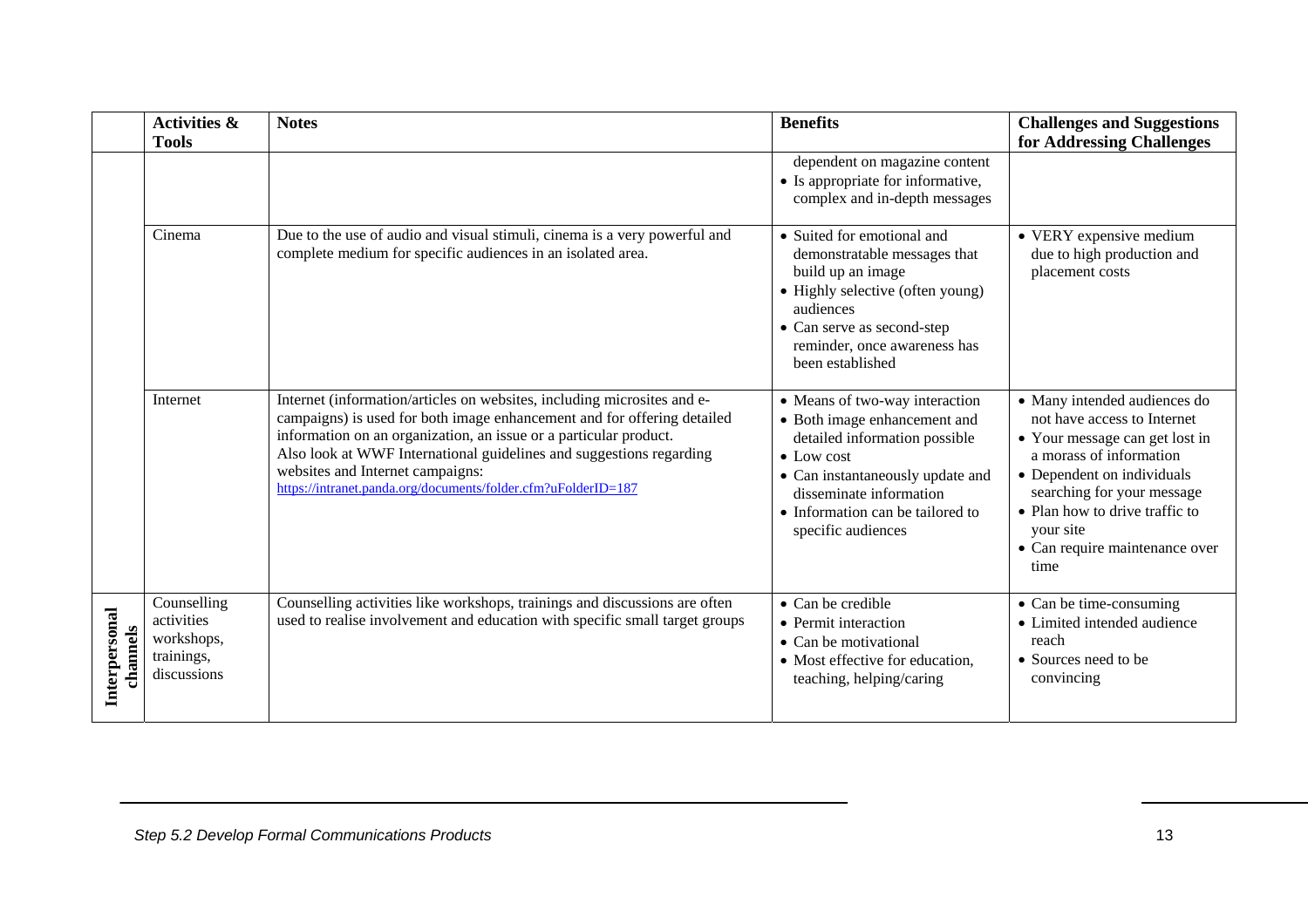|                                        | <b>Activities &amp;</b><br><b>Tools</b>                                               | <b>Notes</b>                                                                                                                                                                                                                                                                                                                                                                        | <b>Benefits</b>                                                                                                                                                                                                                                                             | <b>Challenges and Suggestions</b><br>for Addressing Challenges                                                                                    |
|----------------------------------------|---------------------------------------------------------------------------------------|-------------------------------------------------------------------------------------------------------------------------------------------------------------------------------------------------------------------------------------------------------------------------------------------------------------------------------------------------------------------------------------|-----------------------------------------------------------------------------------------------------------------------------------------------------------------------------------------------------------------------------------------------------------------------------|---------------------------------------------------------------------------------------------------------------------------------------------------|
| Community / organizational<br>channels | Town hall<br>meetings and<br>events,<br>organizational<br>meetings and<br>conferences | Town hall meetings and events and organizational meetings like conferences<br>are often organized to present your organization as a leader or expert in a<br>specific field. Good for image enhancement.                                                                                                                                                                            | • May be familiar, trusted and<br>influential<br>• May provide more<br>motivation/support than media<br>alone<br>• Can offer shared experiences<br>• Can reach a larger audience in<br>one place<br>• Can offers a platform to meet<br>and interact with target<br>audience | • Can be expensive and time<br>consuming to organize                                                                                              |
| Printed tools                          | Posters                                                                               | Posters can be designed to communicate simple and appealing messages to<br>your target audience. Posters should be exposed at locations where your<br>target audience passes. They could be very efficient channels with high<br>recall. Posters are often used for image building and educational messages<br>at shops, conferences and exhibits.                                  | • Appropriate for creative and<br>appealing messages<br>• Used for image building and<br>education                                                                                                                                                                          | • Try to be short and appealing<br>• Combine short text with<br>attractive visual to attract<br>attention                                         |
|                                        | Direct mailings                                                                       | Direct mailings can be used to address specific list of target audiences and<br>can offer a high impact once the envelope is opened. Direct mailings imply<br>a call for action and are often used to increase WWF membership, raise<br>funds or support a publicity campaign with more in-depth facts.                                                                             | • Highly selective<br>• Can be personalized<br>• Offer high impact due to pre-<br>selection                                                                                                                                                                                 | • Addresses need to be known<br>• Make sure the envelope will<br>be opened                                                                        |
|                                        | Fact sheet,<br>leaflet,<br>brochure                                                   | These printed materials can be used to address specific target audiences with<br>factual and possibly in-depth information about your organization, a project<br>or a specific issue.<br>Are often used to increase knowledge and to support a publicity campaign<br>or event with more in-depth information.                                                                       | • Good to pass on in-depth facts<br>and information to your<br>audience<br>• Can be preserved by audience                                                                                                                                                                   | • Platform needed to spread<br>printed materials. This could<br>be a mailing, an event, or<br>other contact places where<br>your audience passes. |
|                                        | Testimonial                                                                           | A testimonial is a statement of worth or value by a respected source. It is<br>often passed to the target audience in a written piece but it could also be<br>passed by video, Internet or face-to-face. Testimonials are often used to<br>certify the value of a particular service or product, or to support a particular<br>truth or behavior. Testimonials provide credibility. | • Makes your message<br>trustworthy by using a<br>respected source for your target<br>audience                                                                                                                                                                              | • Make sure the source you use<br>is trusted by your target<br>audience and can answer<br>questions about the subject                             |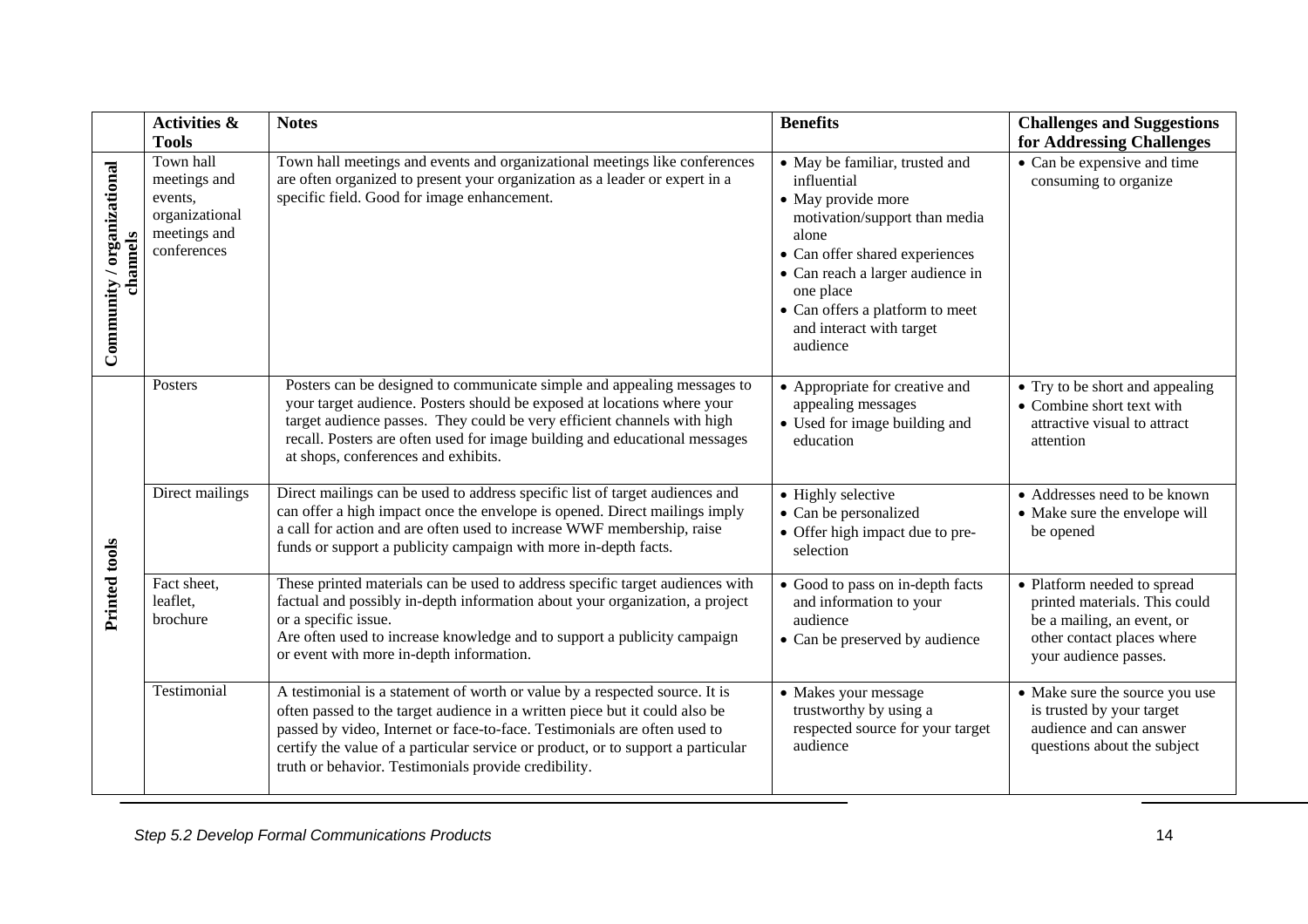|             | <b>Activities &amp;</b><br><b>Tools</b> | <b>Notes</b>                                                                                                                                                                                                                                                                                                                                                                                                                                                                                                                                                                                                                                                                                                                                                                                                                      | <b>Benefits</b>                                                                                                                                                                                                                                                               | <b>Challenges and Suggestions</b><br>for Addressing Challenges                                                                                                           |
|-------------|-----------------------------------------|-----------------------------------------------------------------------------------------------------------------------------------------------------------------------------------------------------------------------------------------------------------------------------------------------------------------------------------------------------------------------------------------------------------------------------------------------------------------------------------------------------------------------------------------------------------------------------------------------------------------------------------------------------------------------------------------------------------------------------------------------------------------------------------------------------------------------------------|-------------------------------------------------------------------------------------------------------------------------------------------------------------------------------------------------------------------------------------------------------------------------------|--------------------------------------------------------------------------------------------------------------------------------------------------------------------------|
|             | Newsletter                              | A regular printed or electronic report giving news or information of interest to<br>a special group. WWF programs and projects often use newsletters to inform<br>donors, partners and the WWF network about progress and results in projects.                                                                                                                                                                                                                                                                                                                                                                                                                                                                                                                                                                                    | • Ideal to inform specific target<br>audiences about your project on<br>a regular basis.                                                                                                                                                                                      | • Try to be short and factual,<br>• Be sure you will bring at least<br>one story of special interest<br>to your audience; otherwise<br>they will not read next time.     |
|             | Documentaries                           | Documentary film is a broad category of cinematic expression united by the<br>intent to remain factual or non-fictional. If exposed on television you often<br>need to work with a production company.                                                                                                                                                                                                                                                                                                                                                                                                                                                                                                                                                                                                                            | • Non-fictional<br>• Trustworthy<br>• Possible to explain complicated<br>issue                                                                                                                                                                                                | • High production costs                                                                                                                                                  |
| Audiovisual | Commercials                             | A television commercial is a form of advertising in which goods, services,<br>organizations, ideas, etc. are promoted via the medium of television. Most<br>commercials are produced by an outside advertising agency and airtime is<br>purchased from a television channel or network.<br>The vast majority of television commercials today consist of brief<br>advertising spots, ranging in length from a few seconds to several minutes.<br>Commercials of this sort have been used to sell every product imaginable<br>over the years, from household products to goods and services, to political<br>campaigns.<br>In general WWF does not pay for the placement of advertising in media. We<br>rely on pro bono placements offered by tv stations so that our donors' funds<br>are reserved for our conservation projects. | • The content is in your hands<br>• Good for image enhancement<br>• Good for emotional appeals<br>and demonstrating behaviours<br>• Paid ads can reach intended<br>audience when most receptive<br>• Able to achieve rapid<br>awareness<br>• Useful with illiterate audiences | • High production costs<br>• Message may be obscured by<br>commercial clutter<br>• Pro bono advertising often<br>runs infrequently and low<br>viewing times              |
|             | Infomercials                            | Infomercials are television commercials that run as long as a short program<br>(roughly 15 to 30 minutes). Infomercials - also known as paid programming<br>- are normally shown outside of peak hours, such as late at night or early in<br>the morning. As in any other form of advertisement, the content is a<br>commercial message designed to represent the viewpoints and to serve the<br>interest of the sponsor. Infomercials are designed to solicit a direct response<br>which is specific and quantifiable. Therefore, they are a form of direct<br>response marketing. Could be used for raising new donors.                                                                                                                                                                                                         | • Good for emotional appeals<br>and demonstrating behaviours<br>• Able to achieve rapid<br>awareness<br>• Measurable response<br>• Direct action needed<br>• Useful with illiterate audiences                                                                                 | • Expensive due to high<br>production costs<br>• Message may be obscured by<br>commercial clutter<br>• Often reaching heavy<br>television users<br>• Can irritate public |